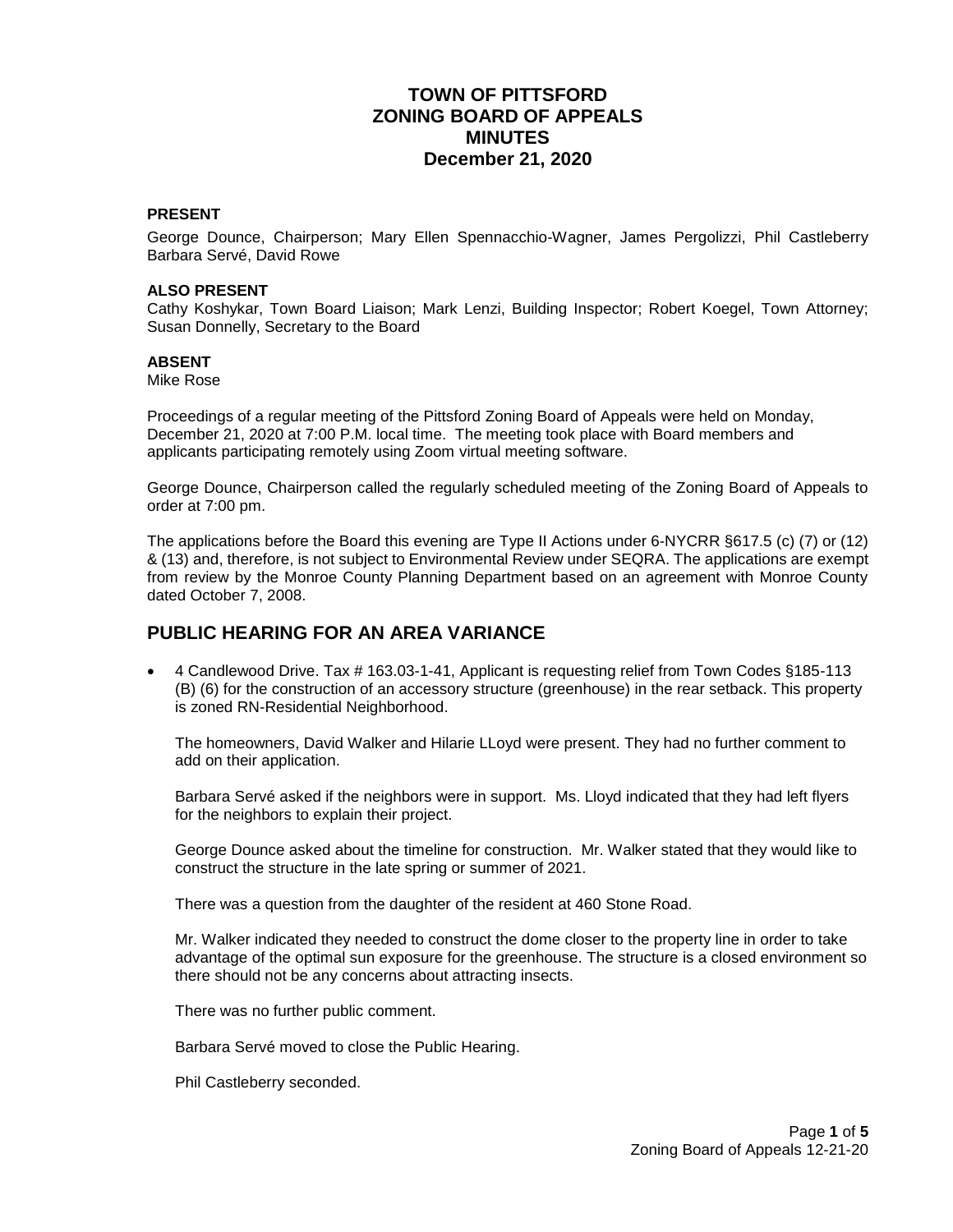All Ayes.

The Board discussed a change to condition #1 on the resolution.

### **DECISION FOR 4 CANDLEWOOD DRIVE – AREA VARIANCE**

A written Resolution to grant the area variance for 4 Candlewood Drive was moved by Mary Ellen Spennacchio-Wagner and seconded by Jim Pergolizzi.

George Dounce called for a roll call vote.

| Dounce             | aye    |
|--------------------|--------|
| Servé              | aye    |
| Pergolizzi         | aye    |
| Spennacchio-Wagner | aye    |
| Castleberry        | aye    |
| Rowe               | aye    |
| Rose               | absent |
|                    |        |

.

The approved Resolution contains the following Specific Conditions:

- 1. This variance is granted only for the location shown on the plot map received by the Town of Pittsford Building Department on November 10, 2020.
- 2. All construction is to be completed by December 31, 2022.
- 15 Stoney Clover Lane. Tax # 163.02-1-46, Applicant is requesting relief from Town Code §185-113 (B) (1) & (6) and 185-17 (I) to allow the construction of an oversized accessory structure (shed) located in the rear yard encroaching into the rear setback. Property is zoned RN – Residential Neighborhood District.

The homeowner, Robert Jones, was present.

George Dounce asked for the timeframe for the project. Mr. Jones stated April or May of 2021.

Phil Castleberry inquired about the opinions of the most impacted neighbor. Mr. Jones that he has had limited exposure to his neighbors during this COVID era but one neighbor did text him to inquire.

There was no public comment.

Barbara Servé moved to close the Public Hearing.

David Rowe seconded.

All Ayes.

### **DECISION FOR 15 STONEY CLOVER LANE – AREA VARIANCE**

A written Resolution to grant the area variance for 15 Stoney Clover Lane was moved by Phil Castleberry and seconded by David Rowe. .

George Dounce called for a roll call vote.

| Dounce             | aye |
|--------------------|-----|
| Servé              | ave |
| Pergolizzi         | ave |
| Spennacchio-Wagner | ave |
| Castleberry        | aye |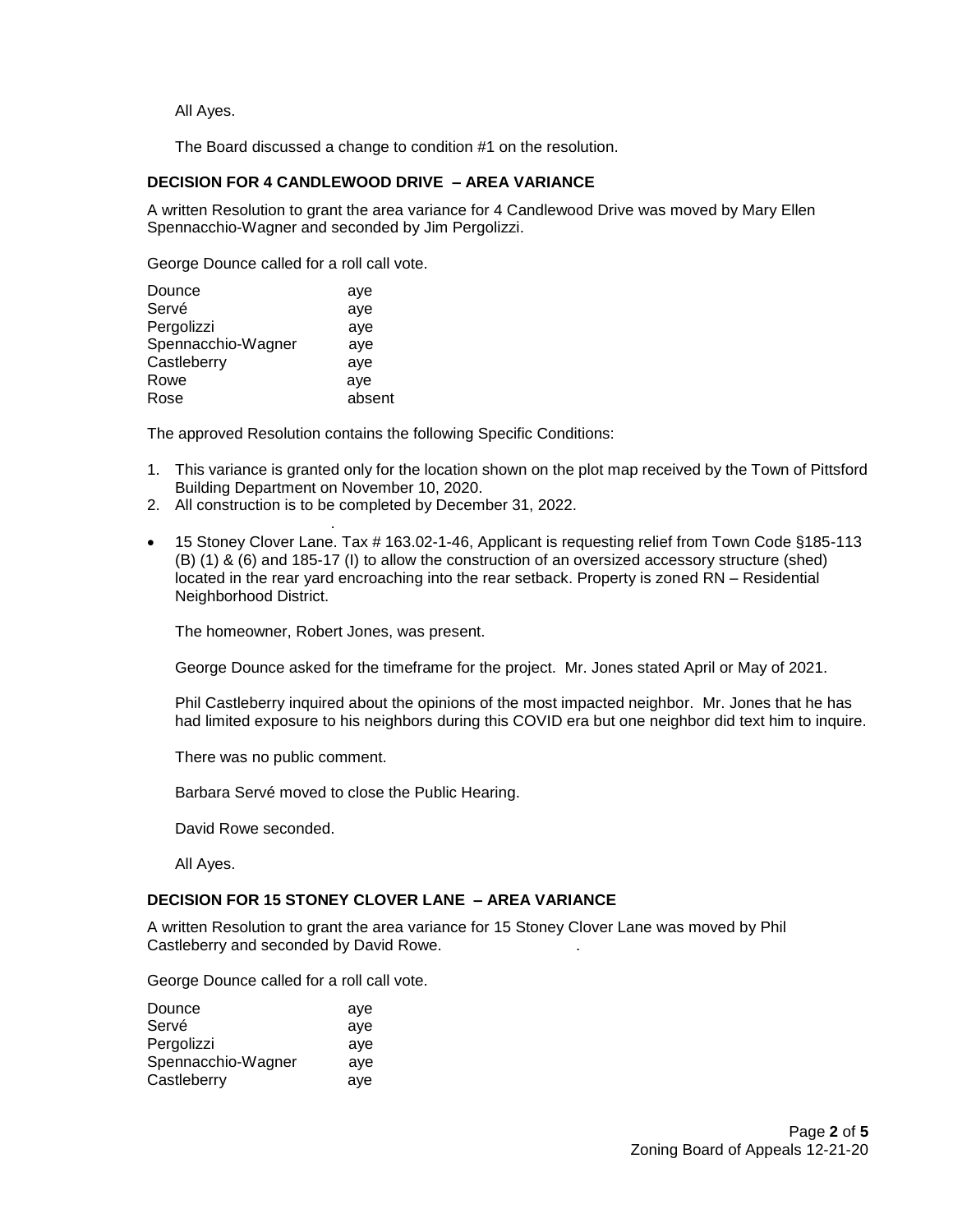| Rowe | aye    |
|------|--------|
| Rose | absent |

The approved Resolution contains the following Specific Conditions:

- 1. This variance is granted only for the location shown on the plot/survey map received by the Town of Pittsford Building Department on November 13, 2020.
- 2. All construction is to be completed by December 31, 2022.
- 28 Crest Wood Circle. Tax # 192.02-3-25, Applicant is requesting relief from Town Code §185-119 (A) (1) to locate the filter and heater of an in-ground swimming pool forward of the rear wall of the home. This property is zoned RN – Residential Neighborhood District

The homeowners Jennifer and James Iacobucci were present.

There was discussion about the placement of the pool equipment. It will be placed near the garage side of the most affected neighbor. The homeowners are working on installing additional landscaping.

The Board had no further questions.

There was no public comment.

David Rowe moved to close the Public Hearing.

George Dounce seconded.

All Ayes.

The Board discussed how this placement is the most viable area for the applicant to achieve their needs while keeping the placement out of the view of the neighbors.

## **DECISION FOR 28 CREST WOOD CIRCLE – AREA VARIANCE**

A written Resolution to grant the area variance for 28 Crest Wood Circle was moved by Barbara Servé and seconded by Mary Ellen Spennacchio-Wagner.

George Dounce called for a roll call vote.

| aye    |
|--------|
| aye    |
| aye    |
| aye    |
| aye    |
| aye    |
| absent |
|        |

The approved Resolution contains the following Specific Conditions:

- 1. This variance is granted only for the location shown on the plot map received by the Town of Pittsford Building Department on October 20, 2020.
- 2. All construction is to be completed by December 31, 2022.
- 305 W. Bloomfield Road. Tax # 192.01-1-29.1, Applicant is requesting relief from Town Code §185- 17 (B) (1) to allow the construction of an addition forward of the building line. Property is zoned RN – Residential Neighborhood District.

The homeowners Leigh Van Ostrand and Michael Krenzer were present.

They indicated that the neighbors are supportive of the proposed changes.

The timeline for construction is spring/summer of 2021.

There were no questions from the Board.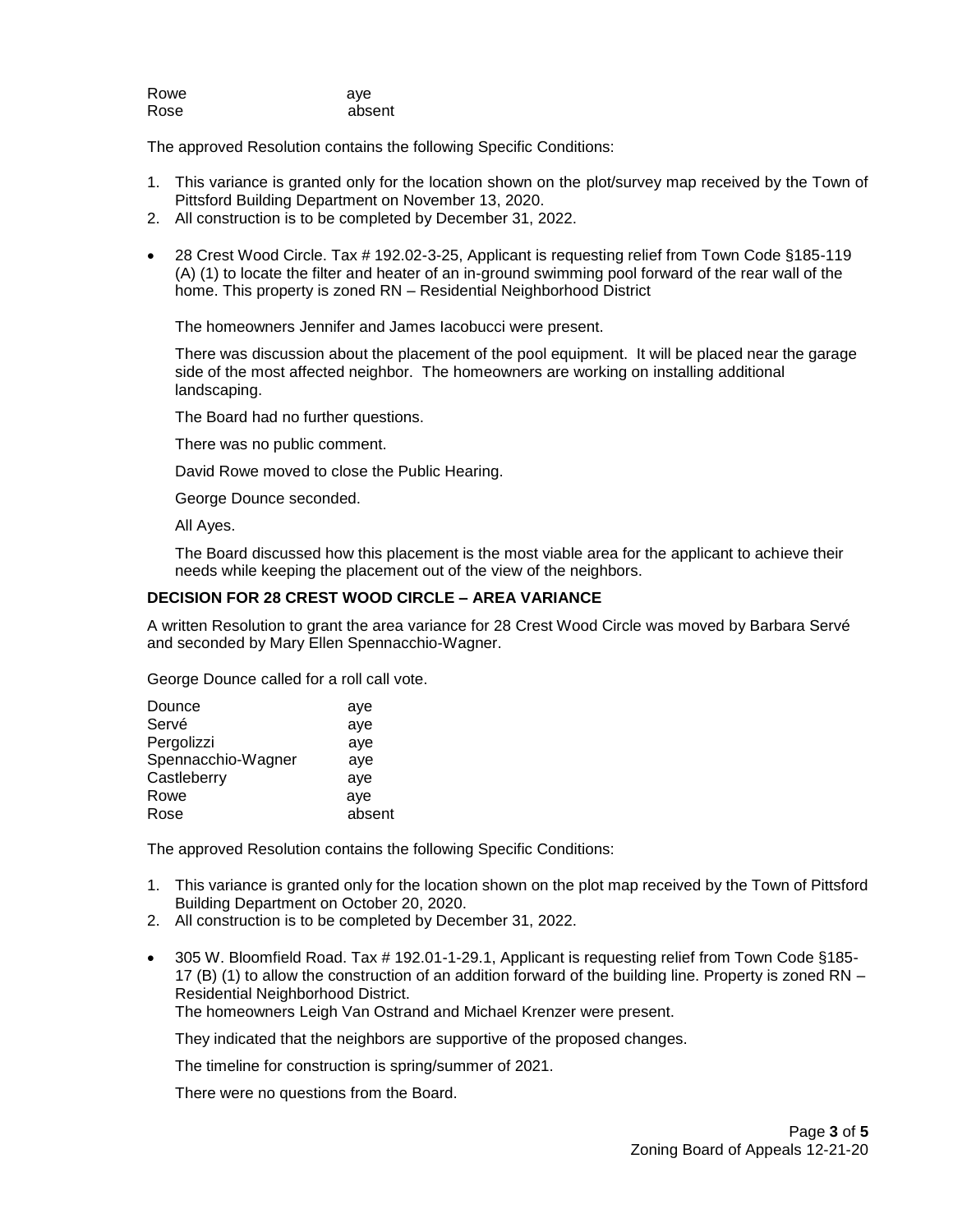There was no public comment.

Barbara Servé moved to close the public hearing

Phil Castleberry seconded.

All Ayes.

## **DECISION FOR 305 WEST BLOOMFIELD ROAD – AREA VARIANCE**

A written Resolution to grant the area variance for 305 W. Bloomfield Road was moved by David Rowe and seconded by Mary Ellen Spennacchio-Wagner.

George Dounce called for a roll call vote.

| Dounce             | aye    |
|--------------------|--------|
| Servé              | aye    |
| Pergolizzi         | aye    |
| Spennacchio-Wagner | aye    |
| Castleberry        | aye    |
| Rowe               | aye    |
| Rose               | absent |

The approved Resolution contains the following Specific Conditions:

- 1. This variance is granted only for the plans and plot map received by the Town of Pittsford Building Department on December 8, 2020.
- 2. This application is subject to Design Review Board approval.
- 3. All construction is to be completed by December 31, 2022.
- 331 Fairport Road. Tax # 152.09-1-3, Applicant is requesting relief from Town Code §185 -17 (E) for the construction of a garage addition encroaching on the side setback of the property. Property is zoned RN – Residential Neighborhood District.

The homeowners Peter and Lois Houlihan were present.

Mr. Houlihan stated their need for a garage. The time frame for construction would be April-May of 2021.

Barb Serve indicated that the most affected neighbor is in support of the garage being built.

There was no Board discussion.

There was no public comment.

Jim Pergolizzi moved to close the public hearing.

David Rowe seconded.

All Ayes.

There was no further discussion.

### **DECISION FOR 331 FAIRPORT ROAD – AREA VARIANCE**

A written Resolution to grant the area variance for 331 Fairport Road was moved by Jim Pergolizzi and seconded by Phil Castleberry.

George Dounce called for a roll call vote.

Dounce aye